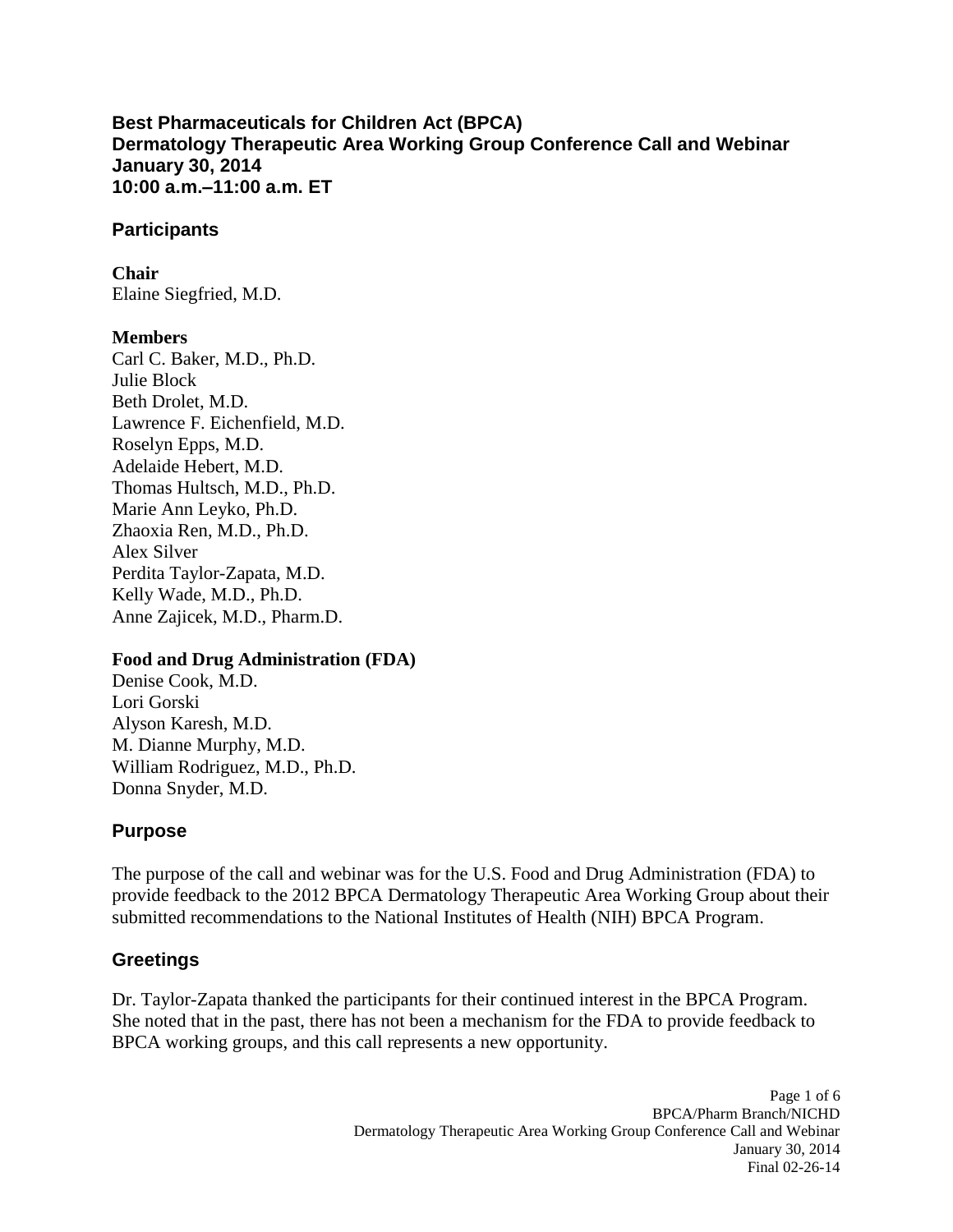## **The BPCA: Perspectives from the NIH**

 Dr. Zajicek explained that Congress passed the BPCA in 2002 and reauthorized it in 2007 and 2012. Because the pharmaceutical industry does not have an incentive to study off-patent drugs for pediatric labeling, the legislation requests that the NIH do three things: prioritize drugs (and therapeutic areas, starting in 2007), conduct trials, and submit the data to the FDA.

For prioritization, the legislation instructs the NIH to consider availability of safety and efficacy data, the need for additional data, whether additional studies would produce health benefits, and whether the drug needs reformulation. When considering health benefits, the NIH prioritizes both severe conditions, such as cancer, and conditions that occur frequently, such as asthma.

In 2007 and 2012, Congress amended the law to instruct the NIH to consider therapeutic gaps, potential health benefits of research, and adequacy of the necessary infrastructure for research. These changes raised the issue of the lack of pediatric clinical pharmacologists available to perform studies. The *Eunice Kennedy Shriver* National Institute of Child Health and Human Development (NICHD) added T32 programs in pediatric clinical pharmacology and created a master contract for performing BPCA studies.

Consultation with pediatric experts is part of the prioritization process. Dr. Zajicek presented a list of prioritized therapeutic areas. After prioritization, the NIH may submit a Proposed Pediatric Study Request/Written Request to the FDA. The NIH serves as the sponsor, publishing data and submitting data to the FDA.

 whether or not they provided a new indication for pediatrics, will be added to the label. Even Dr. Murphy explained that since 2007, any studies conducted under the BPCA and submitted to the FDA will result in a labeling change. This means the results of the studies, irrespective of negative information can be very informative and useful to others. When studies are submitted via the NIH to the FDA docket, there is a strict deadline for the FDA to negotiate what information will be included in the label with the sponsor who owns the label.

Dr. Zajicek reviewed the clinical trials completed under individual contracts before the Pediatric Trials Network (PTN) was in place, including a trial that led to a recent labeling change for nitroprusside. The PTN initially focused on neonates, because the 2012 BPCA legislation mentioned the lack of labeling for that group, and antimicrobials. The PTN is also working on opportunistic protocols, which are small pharmacokinetics and safety studies.

Limitations for the BPCA Program include:

- Funding—Congress did not appropriate new funds. The NICHD and about 21 other NIH Institutes and Centers contribute funding.
- Drug supply and affordability—The BPCA Program has received requests to study biologics but cannot afford such studies.
- the 40 to 50 PTN sites. Access to patients—The PTN cannot study drugs that are not used frequently in patients at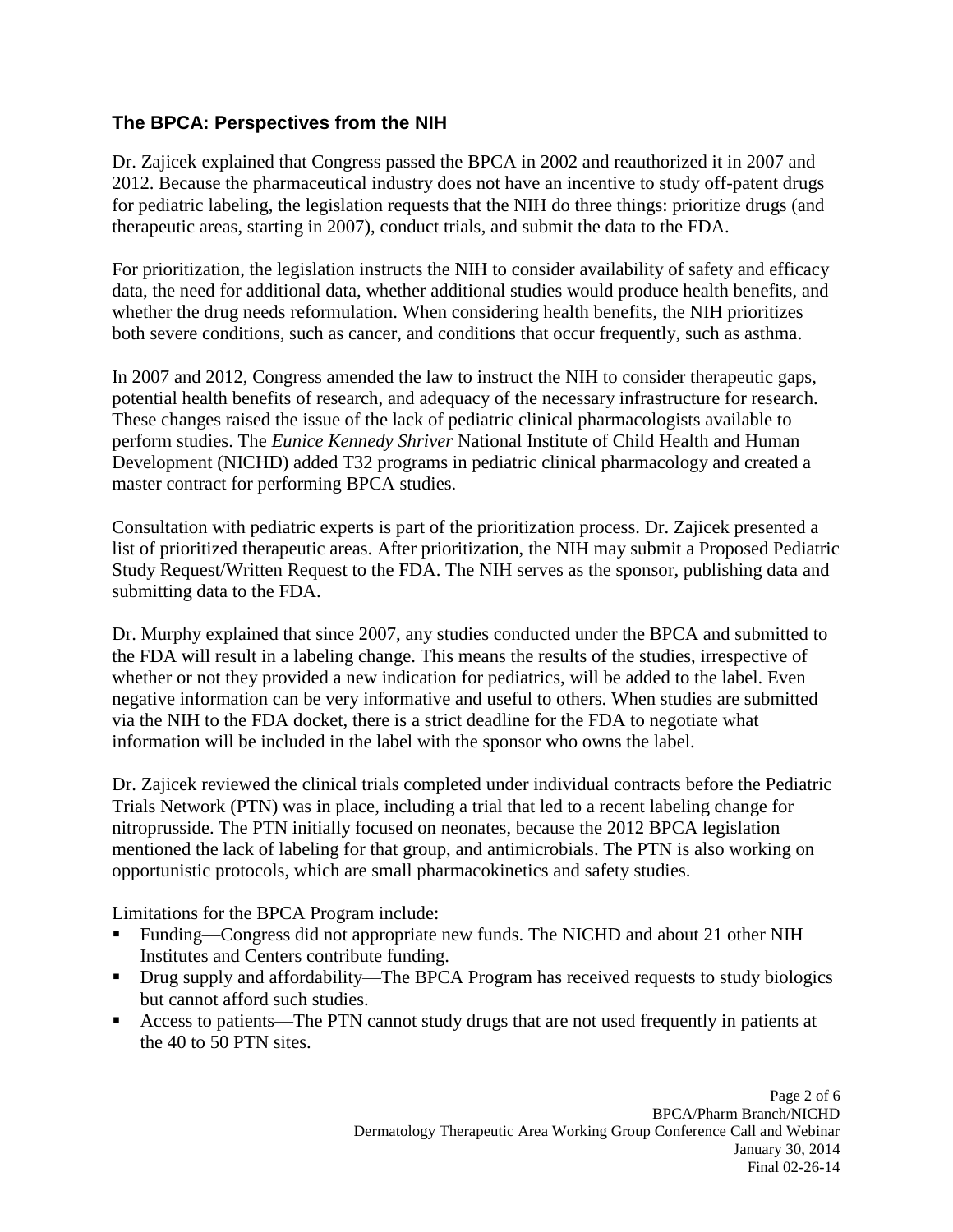drug that had a black box warning. Black box warnings—The BPCA Program would probably not move ahead with a study of a

 The NIH submits de-identified data to the FDA docket; these data are publically available. The FDA negotiates the label change with the drug manufacturer within 180 days after the data are submitted to the docket. On January 24, 2014, the *Federal Register* published the announcement of the labeling change for nitroprusside.

Dr. Zajicek presented a list of funding announcements for the NICHD Obstetric and Pediatric Pharmacology and Therapeutics Branch. The call participants could use these mechanisms to fund projects that do not fit within the BPCA Program. The NICHD does not require preauthorization to submit clinical trial concepts.

Dr. Zajicek presented a map of PTN sites and said that participants could contact the PTN at <https://pediatrictrials.org/contact-info>for information about becoming a PTN site.

She thanked the group for its concept sheet on infantile hemangioma; this project is likely to move forward in 2014.

The slides for this presentation are available at http://bpca.nichd.nih.gov/prioritization/working\_groups/Documents/BPCA\_Perspectives\_Zajice [k.pdf.](http://bpca.nichd.nih.gov/prioritization/working_groups/Documents/BPCA_Perspectives_Zajicek.pdf)

## **FDA Feedback on Working Group Recommendations**

Dr. Snyder said she was pleased with the recent labeling change for nitroprusside.

The FDA has two mechanisms to obtain pediatric labeling:

- The Pediatric Research Equity Act (PREA), passed in 1999, which requires companies to assess safety and effectiveness of new drugs/biologics
- The BPCA, which provides a financial incentive for companies to conduct studies and allows the NIH to conduct studies if companies decline.

 Many drugs approved before the PREA was passed are used off label in pediatrics and may be candidates for NIH study. To add pediatric information to a drug label, the FDA requires dosing, safety, and efficacy data. Efficacy may be extrapolated from adults or between pediatric populations, depending on the disease pathology and likely response to treatment.

 including formulation development, dosing, and safety and efficacy data. The FDA can advise on The FDA can advise the NIH on what studies would be needed to add a pediatric indication to labeling. Depending on the drug and indication, a full developmental program may be needed, the feasibility of the program. The FDA cannot provide information on current drug development programs but can direct the NIH to publicly available information.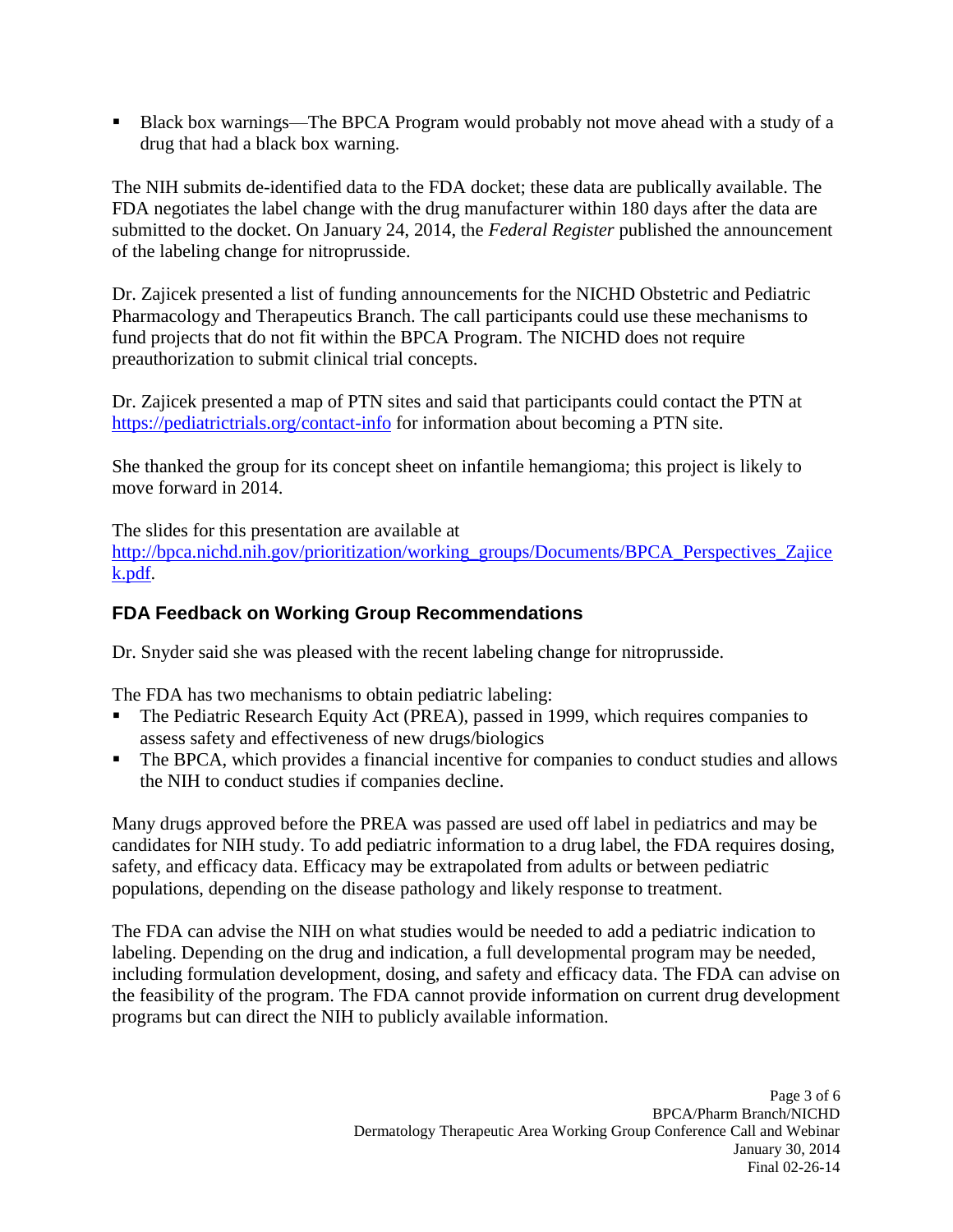Dr. Snyder thanked the group for its recommendations and noted that this conference call would be limited to specific drugs and biologic products. Other recommendations were sent to the appropriate organizations within the FDA.

Dr. Cook noted that this working group was tasked with identifying drugs and indications that could be studied under the BPCA. The group identified oral and topical propranolol in hemangioma of infancy (HOI) and timolol maleate ophthalmic solution. The group recommended that studies of oral propranolol are needed for complicated HOI and for infants younger than 2 months and preterm infants. The group also recommended that studies of topical propranolol and topical timolol maleate ophthalmic solution are needed for hemangiomas with ulceration, for periorbital lesions, and for infants younger than 2 months and preterm infants.

The slides for this presentation are available at

[http://bpca.nichd.nih.gov/prioritization/working\\_groups/Documents/FDA\\_Feedback\\_PedDerm\\_](http://bpca.nichd.nih.gov/prioritization/working_groups/Documents/FDA_Feedback_PedDerm_013014.pdf)  [013014.pdf.](http://bpca.nichd.nih.gov/prioritization/working_groups/Documents/FDA_Feedback_PedDerm_013014.pdf)

# **Discussion**

 group recommended studies of topical calcineurin inhibitors (TCIs), and she was not sure why Dr. Siegfried commented on the limitation on studying drugs with black box warnings. The TCIs were not selected for discussion. The black box warning on TCIs has impaired access to the drug for children without other options and has created a public perception problem. The fact that TCIs are not eligible for further study is another blow. The black box warning also had an impact on drug development for atopic dermatitis, although new drugs are entering the drug development pipeline after 10 years. She asked whether the group could work with other individuals at the FDA on these issues.

 Dr. Epps inquired about the communication of the final presentation of the working group to all subcommittee sending recommendations, and she put the final presentation together. However, final presentation in future working groups. group members. Dr. Siegfried said that the process for this working group included each the presentation could have certainly been made available to anyone who requested it prior to presentation. Dr. Taylor-Zapata said that she would recommend more communication about the

Dr. Epps said that the company owns the black box or the label, and the company should address this issue. Because the company does not provide all information, the group cannot determine whether the drug is safe. Dr. Hebert said that she and Dr. Siegfried recently published a paper on the implications of the black box warning on TCIs. She will forward the paper to Dr. Epps. Dr. Epps said that the black box warning is not within the parameters of the BPCA charge. She thought that the tone of the presentation was not appropriate and was not well received. Dr. Siegfried said that Dr. Taylor-Zapata provided guidance for the group that the content of the presentation was appropriate.

Dr. Siegfried said that the group had wanted feedback on a mechanism for future guidance. The black box had a negative impact on future drug development; the group wanted to minimize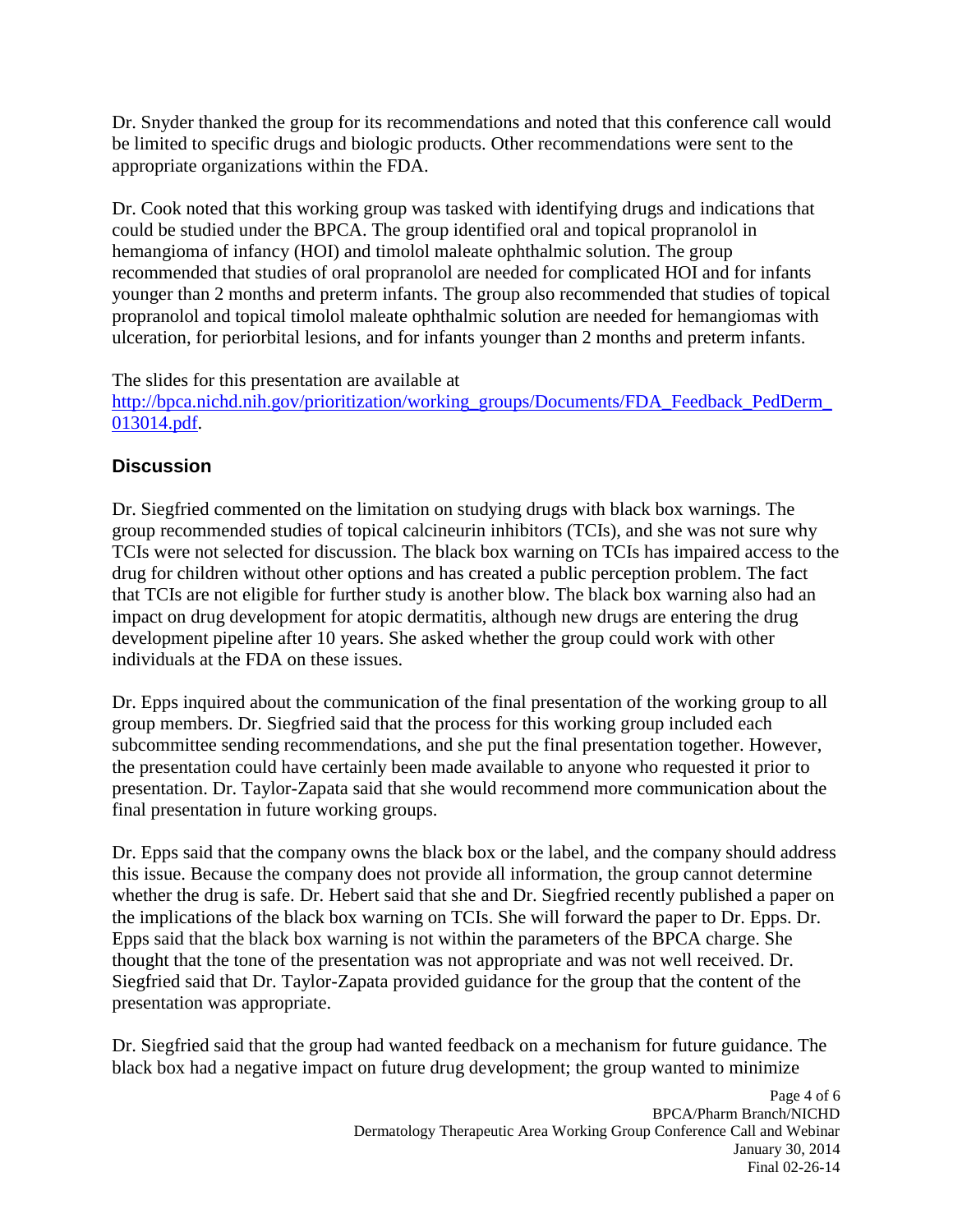that the FDA added the black box warning after years of discussion and analysis among the the black box warning. further problems with drug development to address this unmet medical need. Dr. Murphy said FDA, the NIH, and academia. The FDA needs data from long-term follow-up studies to remove

 FDA would like data that would allow removal of the black box, if it is a hindrance to care. Dr. Siegfried noted that it is much easier to treat children with corticosteroids because of the cost and the lack of a black box warning, even though the use is off label. There are more long-term data for TCIs than for corticosteroids. The black box warning is a disincentive for using the product that is likely safer. Dr. Murphy said that there were enough data to add the black box; the

 Dr. Drolet asked whether studies to remove the black box are too expensive or long term for the BPCA Program. Dr. Cook said that the BPCA Program is for drugs that are off patent and for which there is no other way to collect the data. Dr. Murphy said that there is another mechanism to address patented drugs, but that has not been the focus of NIH efforts.

Dr. Zajicek said that the BPCA Program could not afford a long-term safety registry. Dr. Siegfried said that there are long-term safety registries for both TCI drugs, and Protopic will be off patent in February 2014. She asked whether the BPCA Program could help get the data from these long-term registries.

Dr. Drolet said that her subgroup had included a PTN member who helped to narrow the subgroup's focus to topics within the scope of the BPCA. In the future, it would be helpful for each group to include an individual who is knowledgeable about the scope of the BPCA. Dr. Taylor-Zapata said that she agrees and has already incorporated that advice into future working group developments.

 prioritized so many off-patent drugs. Dr. Zajicek agreed. Dr. Drolet asked about funding for grant mechanisms may fund other projects. The National Institute of Arthritis and Dr. Murphy said that an on-patent drug may not be a priority for study when the NIH has BPCA studies, and Dr. Zajicek said that all BPCA studies are funded through the PTN. Other Musculoskeletal and Skin Diseases (NIAMS) may also provide funding for dermatology research. Dr. Baker agreed and said that he could discuss NIAMS funding opportunities with anyone who contacts him.

The PTN steering committee reviews concept sheets and provides feedback. Dr. Baker said he was pleased that the propanolol and timolol studies were potentially moving forward. He asked about the next steps after BPCA prioritization. Dr. Taylor-Zapata said that the PTN has a mechanism called a concept sheet, which provides background information, references, and an outline of the potential studies. Concept sheets can be submitted via the PTN website. Dr. Taylor-Zapata can also put participants in touch with the contact person at the PTN.

Dr. Siegfried said that Dr. Baker had been helpful to the group. The BPCA process has helped to build a more organized pediatric research network, and Dr. Zajicek's list of funding mechanisms will be helpful. When the group formulated the list of unmet needs, there were no drugs for